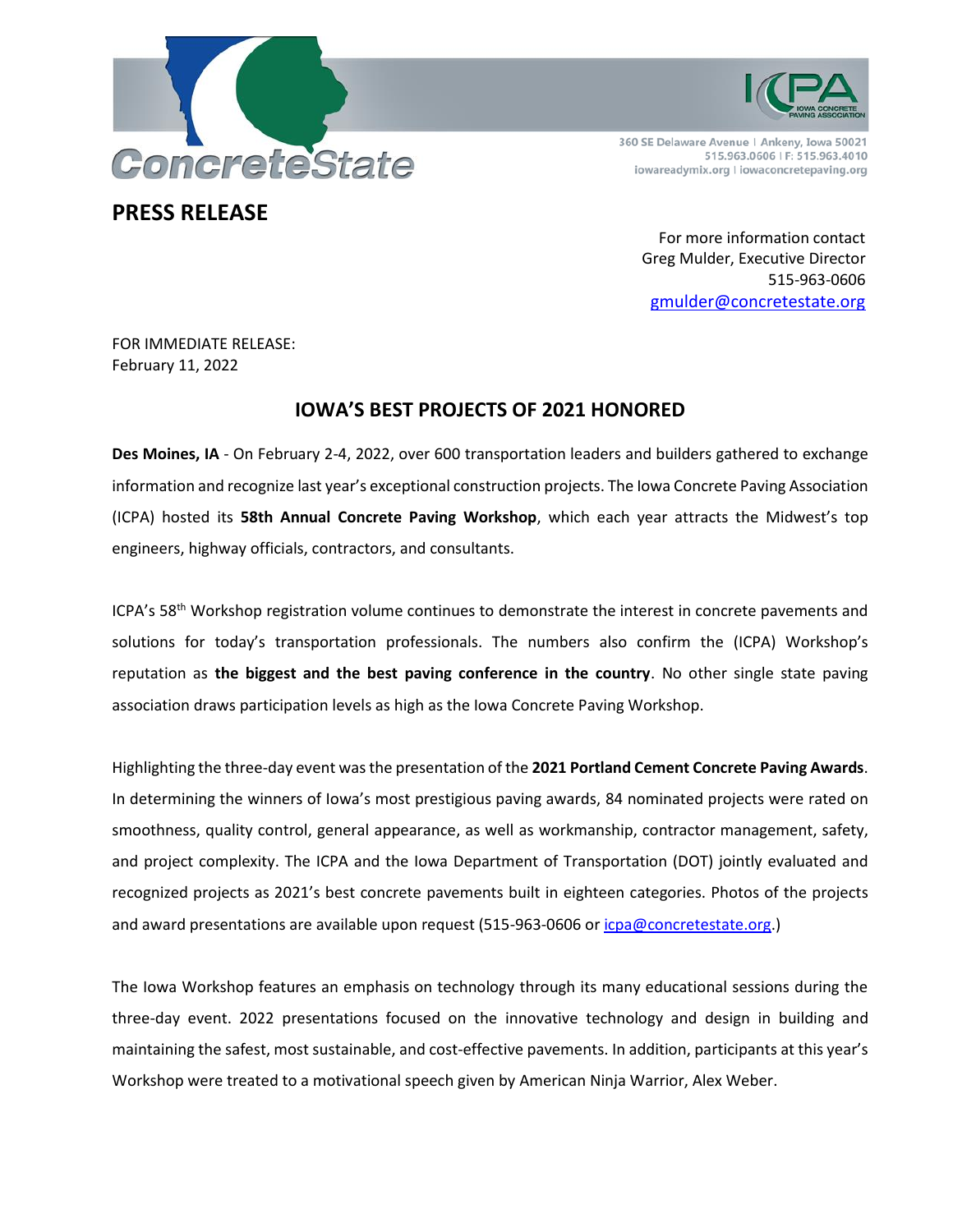# **The 2022 Portland Cement Concrete Paving Award winners are listed below by category:**

#### INTERSTATE HIGHWAY CATEGORY

| Project:      | I-80: East of IA 224 (EBL), Jasper County   |
|---------------|---------------------------------------------|
| Contractor:   | Cedar Valley Corp., LLC, Waterloo (Paving)  |
| Engineer:     | Iowa DOT District 1 Marshalltown RCE Office |
| Jurisdiction: | Iowa Department of Transportation           |

### STATE ROADS CATEGORY

| Project:      | US 52: Tollgate Road to Luxemburg, Dubuque County |
|---------------|---------------------------------------------------|
| Contractor:   | C.J. Moyna & Sons, Elkader (Prime)                |
|               | Horsfield Construction, Inc., Epworth (Paving)    |
|               | Horsfield Materials, Inc., Peosta (Ready Mix)     |
| Engineer:     | lowa DOT District 6 Manchester RCE Office         |
| Jurisdiction: | Iowa Department of Transportation                 |

# OVERLAY PROJECT (STATE) CATEGORY

| <b>Project:</b> | IA 31: Correctionville to Washta, Woodbury, Ida, Cherokee County |
|-----------------|------------------------------------------------------------------|
| Contractor:     | Cedar Valley Corp., LLC, Waterloo (Paving)                       |
| Engineer:       | lowa DOT District 3 Cherokee RCE Office                          |
| Jurisdiction:   | lowa Department of Transportation                                |

# DIVIDED HIGHWAY CATEGORY

| <b>Project:</b> | US 20: US 63 to IA 21 in Waterloo (EB/WB), Black Hawk County |
|-----------------|--------------------------------------------------------------|
| Contractor:     | Cedar Valley Corp., LLC, Waterloo (Paving)                   |
| Engineer:       | Iowa DOT District 2 New Hampton RCE Office                   |
| Jurisdiction:   | lowa Department of Transportation                            |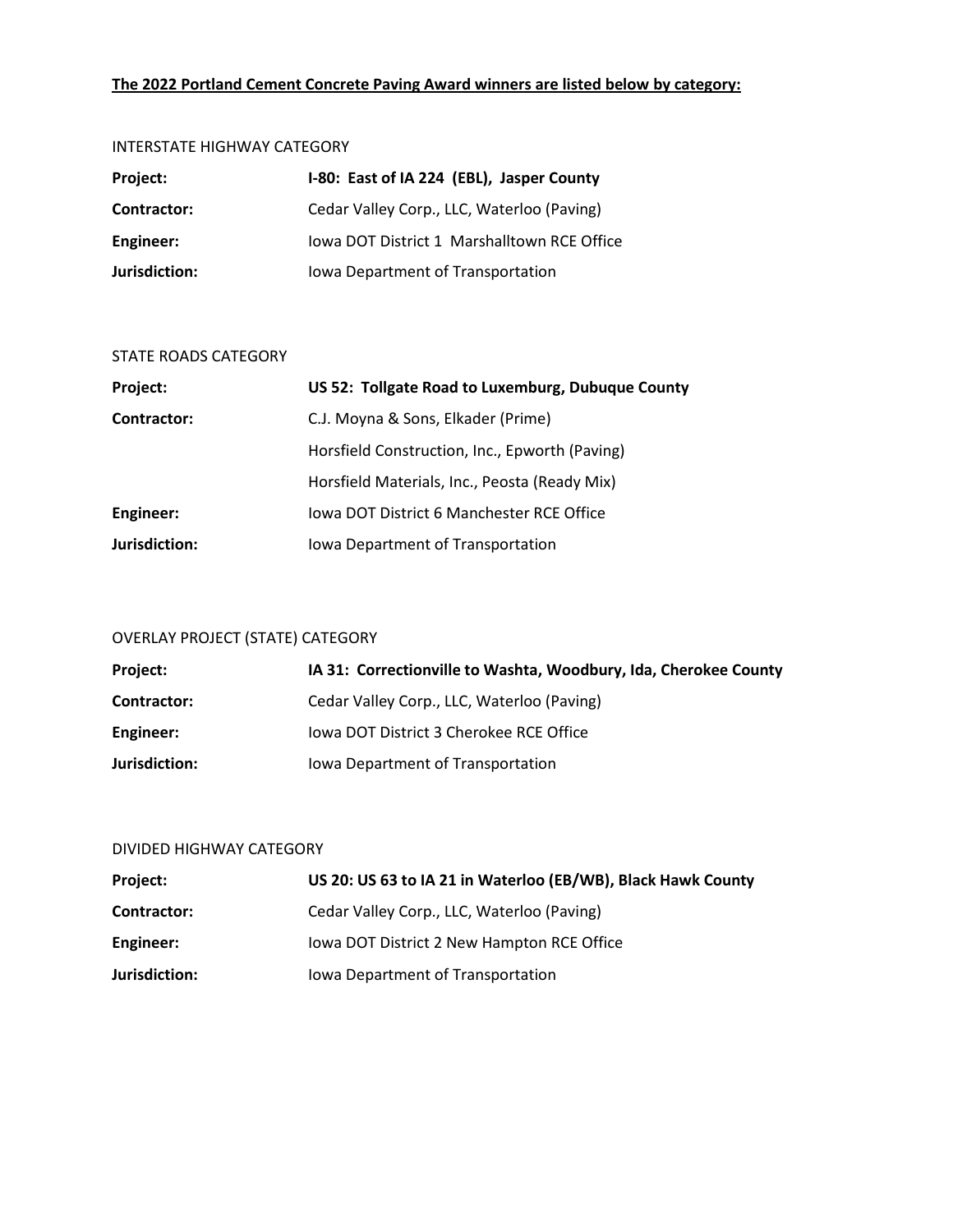### CONCRETE OVERLAY CATEGORY – COUNTY

| Project:      | A34: K30 East to US 75, Lyon County |
|---------------|-------------------------------------|
| Contractor:   | Croell, Inc., New Hampton (Paving)  |
| Engineer:     | Lyon County Engineer                |
| Jurisdiction: | Lyon County                         |

### COUNTY ROAD CATEGORY

| Project:      | T20: Cincinnati to Missouri state line, Appanoose County |
|---------------|----------------------------------------------------------|
| Contractor:   | Manatt's, Inc., Brooklyn (Paving)                        |
| Engineer:     | Appanoose County Engineer                                |
| Jurisdiction: | <b>Appanoose County</b>                                  |

# CONCRETE PAVEMENT RESTORATION CATEGORY

| Project:           | 27th St. NE & 1st Ave NE in Cedar Rapids     |
|--------------------|----------------------------------------------|
| <b>Contractor:</b> | Boomerang Corp., Anamosa (Prime)             |
|                    | E & F Paving Co., LLC, Cedar Rapids (Paving) |
|                    | Hawkeye Ready Mix, Hiawatha (Ready Mix)      |
| <b>Engineer:</b>   | Anderson Bogert, Cedar Rapids                |
| Jurisdiction:      | City of Cedar Rapids & Iowa DOT District 6   |

MUNICIPAL STREETS & INTERSECTIONS CATEGORY – Less than 15,000 square yards

| Project:      | 2020 Street Reconstruction - Windsor Heights |
|---------------|----------------------------------------------|
| Contractor:   | Absolute Concrete, Slater (Paving)           |
|               | Manatt's, Inc., Johnston (Ready Mix)         |
| Engineer:     | Bolton & Menk, Inc., Des Moines              |
| Jurisdiction: | City of Windsor Heights                      |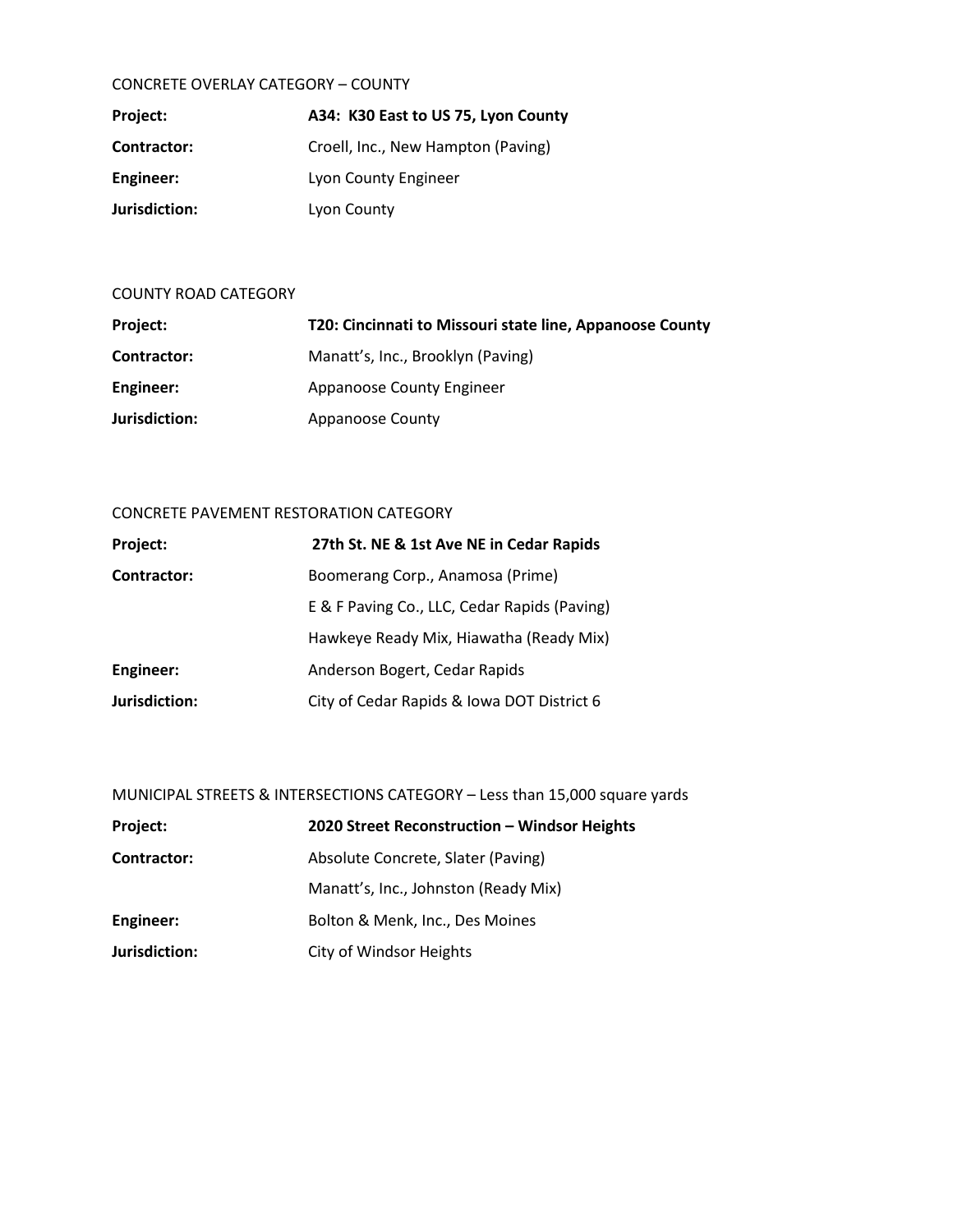MUNICIPAL STREETS & INTERSECTIONS CATEGORY – Greater than 15,000 square yards

| Project:      | NW 10 <sup>th</sup> Street Improvements - Waukee                           |
|---------------|----------------------------------------------------------------------------|
| Contractor:   | Absolute Concrete, Slater (Paving)                                         |
|               | Concrete Supply, Inc., Des Moines & Manatt's, Inc., Des Moines (Ready Mix) |
| Engineer:     | Foth, Johnston                                                             |
| Jurisdiction: | City of Waukee                                                             |

SUBDIVISIONS CATEGORY – Less than 15,000 square yards

| Project:           | NewAldaya Terraces at West Glen - Cedar Falls                |
|--------------------|--------------------------------------------------------------|
| <b>Contractor:</b> | Peters Construction Corporation, Waterloo (Prime)            |
|                    | Owen Contracting, Inc., Cedar Falls (Paving)                 |
|                    | Benton's Ready Mixed Concrete, Inc., Cedar Falls (Ready Mix) |
| Engineer:          | Fehr Graham, West Union                                      |
| Owner:             | Terraces at West Glen, LLC                                   |

SUBDIVISIONS CATEGORY – Greater than 15,000 square yards

| Project:           | Stratford Crossing Plats 6, 7, 8, - Waukee      |
|--------------------|-------------------------------------------------|
| <b>Contractor:</b> | Alliance Construction Group, Urbandale (Paving) |
|                    | Concrete Supply, Inc., Des Moines (Ready Mix)   |
| Engineer:          | Civil Design Advantage, Grimes                  |
| Owner:             | Landmark Development Services, Inc.             |

URBAN ARTERIALS & COLLECTORS CATEGORY - Less than 15,000 square yards

| Project:           | <b>Warrior Lane Improvements Phase 1 - Waukee</b> |
|--------------------|---------------------------------------------------|
| <b>Contractor:</b> | Concrete Technologies, Inc., Grimes (Paving)      |
|                    | CTI Ready Mix, LLC, Grimes (Ready Mix)            |
| Engineer:          | Shive-Hattery, West Des Moines                    |
| Jurisdiction:      | City of Waukee                                    |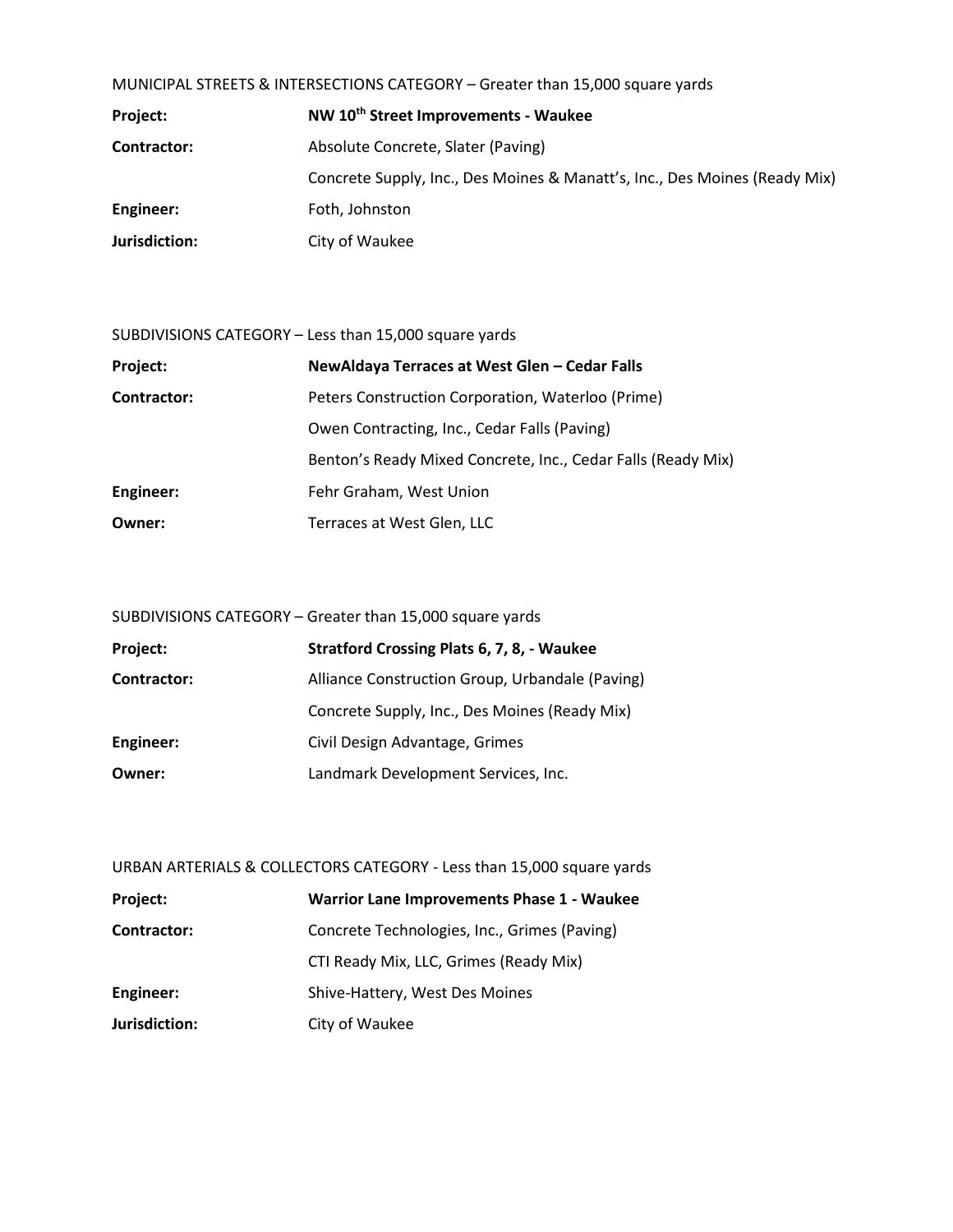| URBAN ARTERIALS & COLLECTORS CATEGORY - Greater than 15,000 square yards |  |  |
|--------------------------------------------------------------------------|--|--|
|--------------------------------------------------------------------------|--|--|

| Project:      | University Avenue Reconstruction - Phase 2, Waterloo         |
|---------------|--------------------------------------------------------------|
| Contractor:   | Peterson Contractors, Inc., Reinbeck (Prime)                 |
|               | Owen Contracting, Inc., Cedar Falls (Paving)                 |
|               | Benton's Ready Mixed Concrete, Inc., Cedar Falls (Ready Mix) |
| Engineer:     | AECOM, Waterloo                                              |
| Jurisdiction: | City of Waterloo                                             |

| PARKING LOTS CATEGORY - Less than 15,000 square yards |  |  |  |  |
|-------------------------------------------------------|--|--|--|--|
|-------------------------------------------------------|--|--|--|--|

| Project:    | <b>Kinship Brewing - Waukee</b>      |  |
|-------------|--------------------------------------|--|
| Contractor: | Absolute Concrete, Slater (Paving)   |  |
|             | Manatt's, Inc., Johnston (Ready Mix) |  |
| Engineer:   | Civil Design Advantage, LLC, Grimes  |  |
| Owner:      | Kinship Brewing Company              |  |

| PARKING LOTS CATEGORY - Greater than 15,000 square yards |
|----------------------------------------------------------|
|----------------------------------------------------------|

| Project:    | <b>Con-Trol, Waterloo</b>                                    |
|-------------|--------------------------------------------------------------|
| Contractor: | Build To Suit, Inc., Coralville (Prime)                      |
|             | Owen Contracting, Inc., Cedar Falls (Paving)                 |
|             | Benton's Ready Mixed Concrete, Inc., Cedar Falls (Ready Mix) |
| Engineer:   | MMS Consultants, Inc., Iowa City                             |
| Owner:      | Con-Trol                                                     |

# RECREATIONAL TRAILS CATEGORY

| <b>Project:</b>     | Hoover Trail - Johnson County Hwy 382 to Ely Rd. Trail Underpass, Ely to Solon |
|---------------------|--------------------------------------------------------------------------------|
| Contractor:         | Streb Construction Co., Inc., Iowa City (Paving)                               |
|                     | Streb Ready Mix, Iowa City (Ready Mix)                                         |
| Engineer:           | McClure Engineering Co., Clive                                                 |
| <b>Jurisdiction</b> | Johnson County Conservation                                                    |